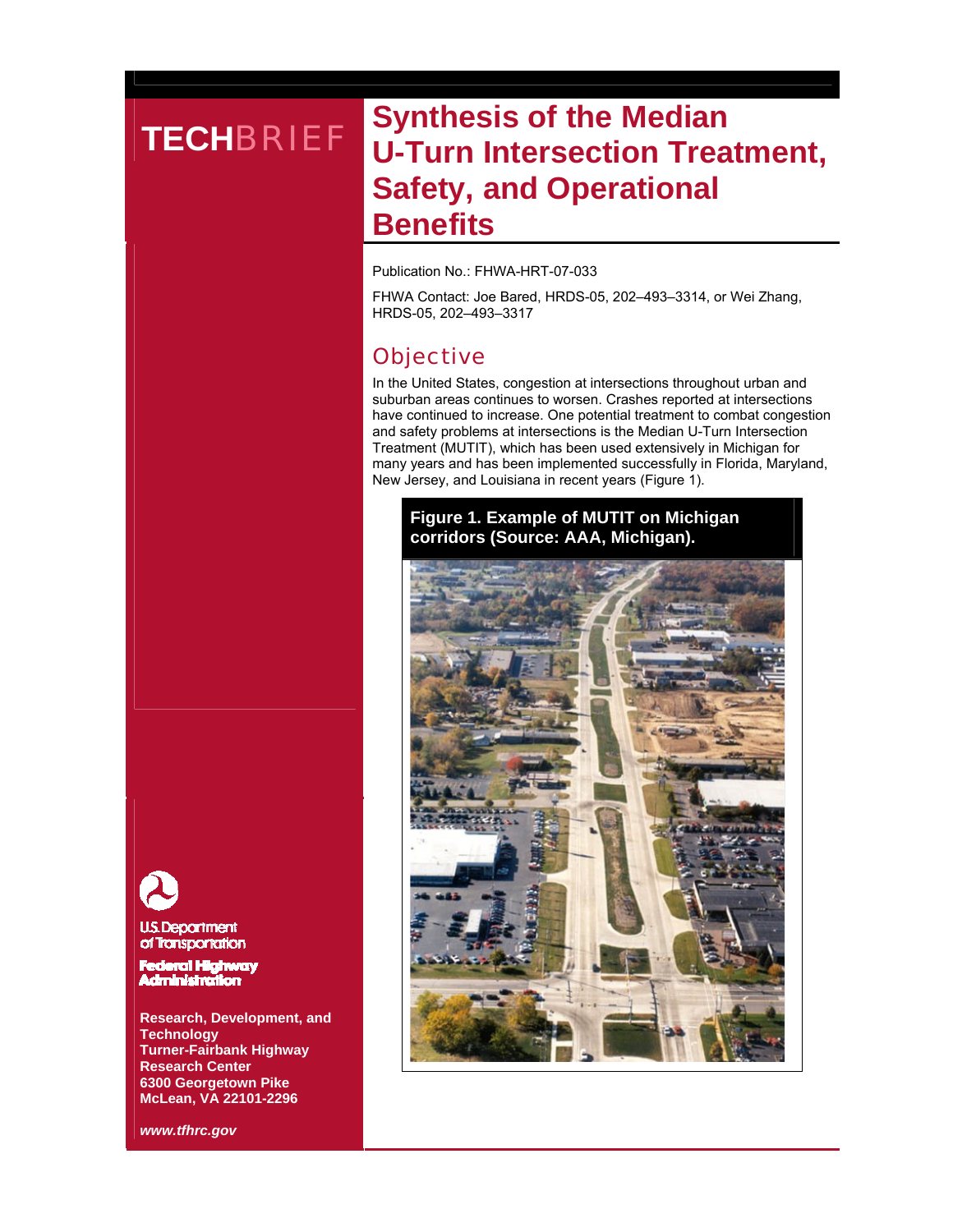The treatment involves the elimination of direct left turns at signal-controlled intersections from major and/or minor approaches. Drivers desiring to turn left from the major road onto an intersecting cross street must first travel through the at-grade, signal-controlled intersection and then execute a U turn at the median opening downstream of the intersection. These drivers then can turn right at the crossstreet. For drivers on the sidestreet desiring to turn left onto the major road, they must first turn right at the signalcontrolled intersection and then execute a U turn at the downstream median opening and proceed back through the signalized intersection. The MUTIT can be implemented with and without signal control at the median openings on the major road.

This synthesis summarizes the advantages and disadvantages of the MUTIT compared to conventional, at-grade signal-controlled intersections with left turns permitted from all approaches. The synthesis presents design guidelines including the location and design of the median crossovers on the major roads. Many of the guidelines presented in the synthesis are from the Michigan Department of Transportation (MDOT), and address directional and bidirectional crossovers and widened areas called "loons" that facilitate the U-turn maneuver by larger vehicles and at roads with narrow medians. The synthesis also discusses application criteria for the MUTIT, and presents information on the capacity and crash experience at these intersections relative to traditional intersections. Special considerations related to signal phasing at the median openings and signal phasing at the at-grade intersection also are discussed. Empirical evidence supports the practice that the reduction in signal phases at intersections can have higher vehicle-processing capacity and better level-of-service. In terms of safety, past research has shown that the reported numbers of crashes at MUTITs are 20 to 50 percent lower than comparable conventional intersections. The major safety benefit is a reduction in the probability of headon and angle crashes that typically have high percentages of injury severity. Although the MUTIT typically is considered a corridor-wide treatment, the concept has been used successfully at isolated intersections to improve traffic flow and enhance safety.

## Introduction

The MUTIT eliminates left turns at intersections and allows the maneuver to be made via median crossovers beyond the intersection. Drivers desiring to turn left at the subject intersection from the major road first must travel through the intersection, execute a U turn at the median crossover, and then make a right turn at the crossroad. Drivers on the minor road desiring to make a left at the subject intersection first make a right turn at the intersection onto the major road, and then make a U turn at the median crossover, and subsequently go straight through the intersection. Figure 1 shows an illustrative photograph

of the MUTIT implementation in Michigan, and figure 2 shows the schematic for a typical MUTIT. The MUTIT is typically a corridor treatment. However, the concept is used at isolated intersections to alleviate specific traffic operational and safety problems. Levinson et al. (1) recommended that the application of MUTIT along the corridor should not be mixed with other indirect left-turn treatments or conventional leftturn treatments, thereby meeting driver expectancy. Figure 3 shows the MUTIT movements corresponding to left turns at conventional at-grade intersections.

The MUTIT has been used widely in the State of Michigan. Several highways in Michigan, particularly in the Detroit Metropolitan area, were constructed with wide medians on wide rights-of-way. Many of these medians are 18.3 to 30.5 meters (m) (60 to 100 feet (ft)) wide and were built decades ago in semirural areas to separate opposing directions of traffic and to provide an adequate median width for landscaping and beautification. The wide rights-of-way were originally established for "super highways," as they were called in the 1920s. By the early 1960s, many of these highways had capacity problems, generally because of interlocking left turns at the conventional intersections. To address this capacity problem, MUTITs replaced conventional intersections on various corridors. Today, there are more than 684 kilometers (km) (425 miles (mi)) of "boulevards" with over 700 directional crossovers on the Michigan State highway system. Partial implementations or designs with similar concepts have appeared in Florida. Maryland, New Mexico, and New Orleans. Hummer and Reid (2) and Levinson et al. (1) compared the MUTITs to conventional intersections. Hummer and Reid recommended that agencies consider the median U-turn alternative for junctions on high design arterials where relatively high through volumes conflict with moderate or low left-turn volumes, regardless of the cross-street through volumes.

Some of the advantages cited include:

- Reduced delay and better progression for through traffic on the major arterial.
- Increased capacity at the main intersection.
- Fewer stops for through traffic, especially where there are STOP-controlled directional crossovers.
- Reduced risk to crossing pedestrians.
- Fewer and more separated conflict points.

• Two-phase signal control allows shorter cycle lengths, thereby permitting more flexibility in traffic signal progression.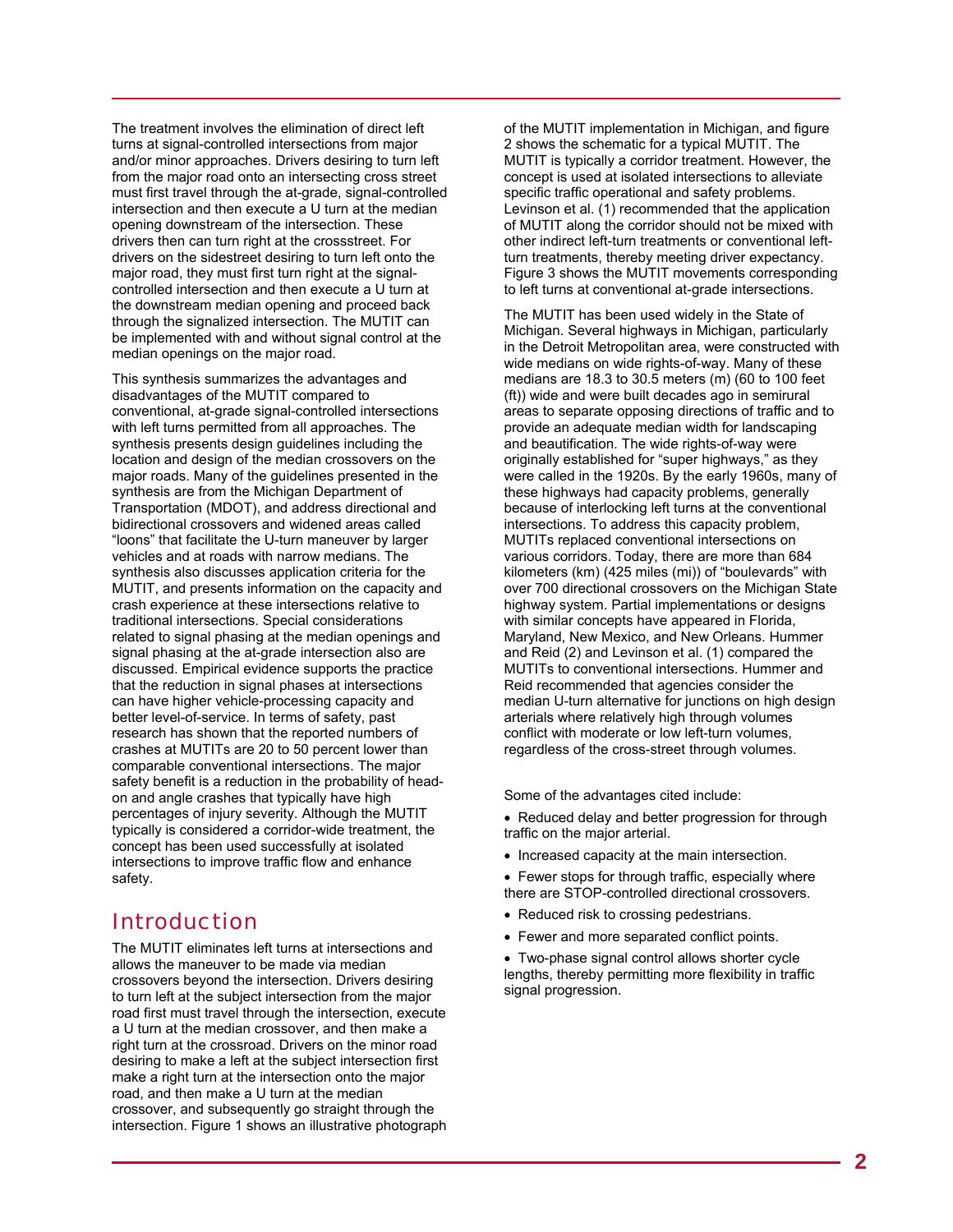

### **Figure 3. Vehicular movements at a MUTIT (Source: Signalized Intersections Information Guide, FHWA-HRT-04-091, pg. 243).**



Some disadvantages include:

• Possible driver confusion and disregard of left-turn prohibition at the main intersection.

• Possible increased delay, travel distances, and stops for left-turning traffic.

• Larger rights-of-way required for the arterial, although this potentially could be mitigated by the provision of loons (discussed later in this document) on roads with narrow medians.

• Higher operation and maintenance costs attributable to additional traffic signal control equipment if the directional crossovers are signalized.

• Longer minimum green times for cross-street phases or two-cycle pedestrian crossing.

## MUTIT Design Guidelines

The 2004 AASHTO Green Book (3) recommends a distance of 122 to 183 m (400 to 600 ft) for the minimum spacing between the median crossover and the MUTIT intersection. The Michigan Department of

Transportation (MDOT) recommends a distance of 201 m (660 ft) (+/- 30.5 m (100 ft)) for the median crossover from the MUTIT intersection. The distances recommended by the MDOT were established to accommodate drivers desiring to turn left from the crossroad. The longer distance facilitates the completion of the U-turn maneuver at the median crossover and subsequent right turn maneuver at the intersection of the major road and cross street for a 72 km/hour (h) (45 mi/h) posted speed limit on the major road. The selection of the spacing from the median crossover to the intersection is also a tradeoff between preventing spillback from the main intersection and the adverse impacts of additional travel for the left-turning vehicles. The Access Management Manual recommends an access spacing of 201 m (660 ft) on minor arterials and 402.3 m (1320 ft) on principal arterials between consecutive directional median openings on divided highways. Figures 4a, 4b, and 4c below show typical U-turn maneuvers. Table 1 gives the minimum median widths required for U turns from the major road as suggested by the MDOT.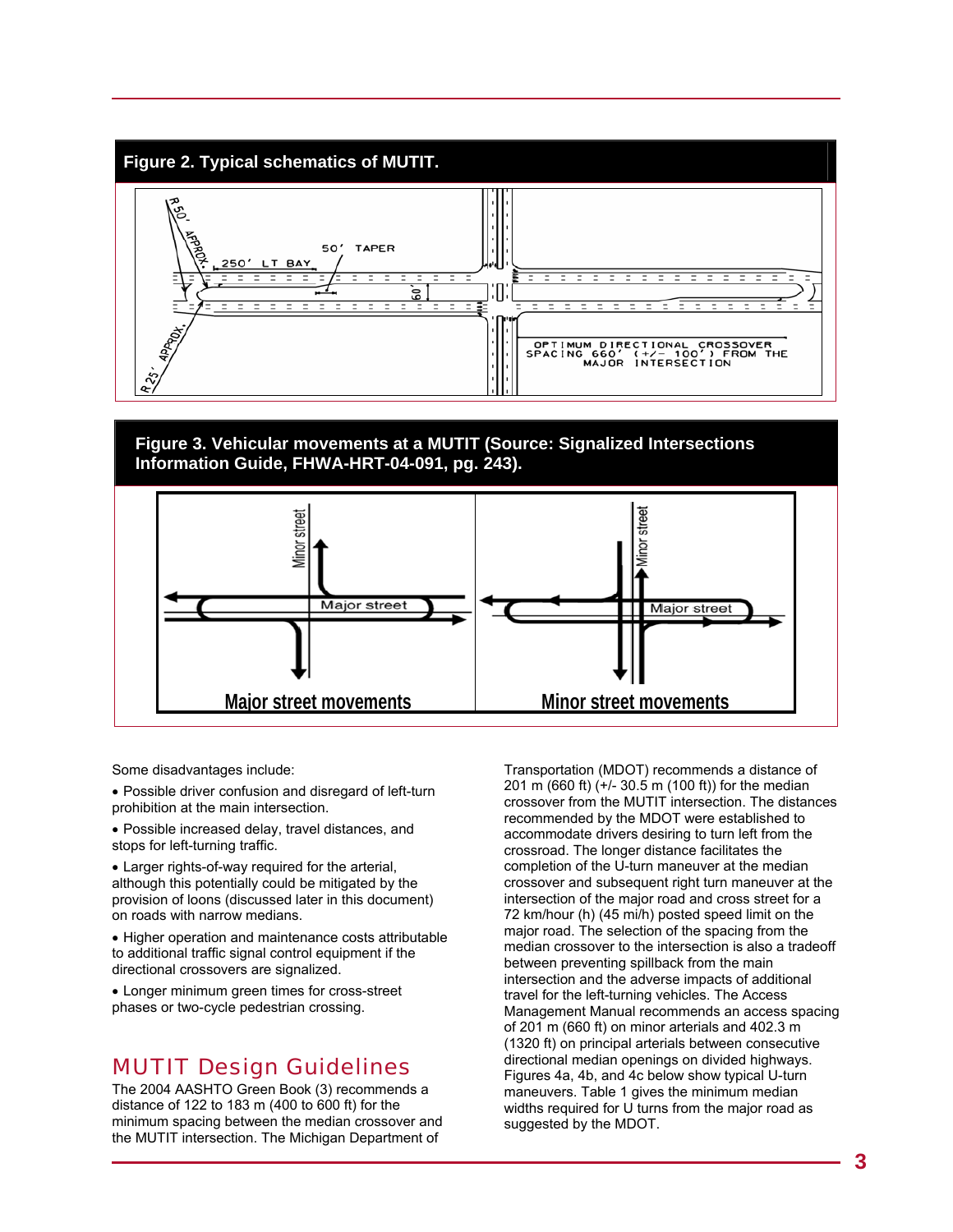## **Figure 4a. Left lane to inner lane maneuver.**



### **Figure 4b. Left lane to second lane maneuver.**



### **Figure 4c. Left lane to third lane maneuver.**



## **Table 1. Minimum median widths M for Uturn maneuvers suggested by MDOT.**

| Type of                          | P                                | SU   | <b>BUS</b> | <b>WB-50</b> | <b>WB-60</b> |  |  |
|----------------------------------|----------------------------------|------|------------|--------------|--------------|--|--|
| <b>Maneuver</b>                  | Length of Design Vehicle, m (ft) |      |            |              |              |  |  |
|                                  | 5.8                              | 91   | 12.2       | 16.8         | 21.3         |  |  |
|                                  | (19)                             | (30) | (40)       | (55)         | (70)         |  |  |
| Left Lane to                     | 13.4                             | 23.2 | 24.4       | 25           | 25           |  |  |
| Inner Lane                       | (44)                             | 76)  | (80)       | (82)         | (82)         |  |  |
| Left Lane to $2^{\overline{nd}}$ | 9.8                              | 19.5 | 20.7       | 21.3         | 21.3         |  |  |
| Lane                             | (32)                             | (64) | (68)       | (70)         | (70)         |  |  |
| Left Lane to $3^{rd}$            | 6.7                              | 16.5 | 17.7       | 18.3         | 18.3         |  |  |
| Lane                             | (22)                             | (54) | (58)       | (60)         | (60)         |  |  |
| Where:                           |                                  |      |            |              |              |  |  |
| P = passenger car                |                                  |      |            |              |              |  |  |
| $SI =$ Single-unit truck         |                                  |      |            |              |              |  |  |

SU = Single-unit truck WB-50 = Semitruck medium size

- $WB-60$  = Semitruck large size
- 

## Location and Design of Median Crossovers

Figure 5 shows the two types of median crossovers, the "bidirectional" and the "directional." A bidirectional crossover is simply an opening in the median for vehicles to make U turns from either direction. Cars may enter from either direction. Bidirectional crossovers are sometimes installed without any deceleration or storage lanes. Most bidirectional

median crossovers without deceleration/storage lanes can only store one or two vehicles. With high turning volumes, an interlocking effect is sometimes created. The vehicles queued to enter the crossover cannot do so until the vehicles in the crossover move out of the opening and merge into the travel lanes. A directional crossover is a one-way crossover with a deceleration/storage lane. This type of median crossover allows vehicles traveling in one direction of the boulevard to enter. As a result, motorists at a properly designed directional crossover should never experience the interlocking effect found at medians with a bidirectional crossover.

Taylor et al. (4) studied the effects of replacing existing bidirectional crossovers with directional crossovers on eight roadway sections in Michigan between 1991 and 1997. The study investigated crash frequency on roadway segments for two datasets. The study did not adjust for regression to the mean using control sites. One dataset included all the intersection crashes in the study segment, and the other dataset excluded intersection crashes from the study segment. The important findings of this study were:

• In total crash frequencies, 4 percent to 60 percent reductions were observed for the eight sections examined. The average reduction in total crash frequencies was 31 percent.

• In injury crash frequencies, 3 percent to 71 percent reductions were observed for the eight sections examined. The average reduction in injury crash frequencies was 32 percent.

• The crash types that experienced the largest decreases in crash frequency were rear-end and angle crashes. This effect was attributed to the lack of storage space and restricted visibility associated with bidirectional crossovers. There was an average 37 percent reduction in rear-end crashes when the bidirectional median crossovers were converted to directional median crossovers.

• Replacing bidirectional median crossovers at fourlegged intersections and three-legged intersections produced reductions in total crash frequencies of 58 percent and 34 percent, respectively.

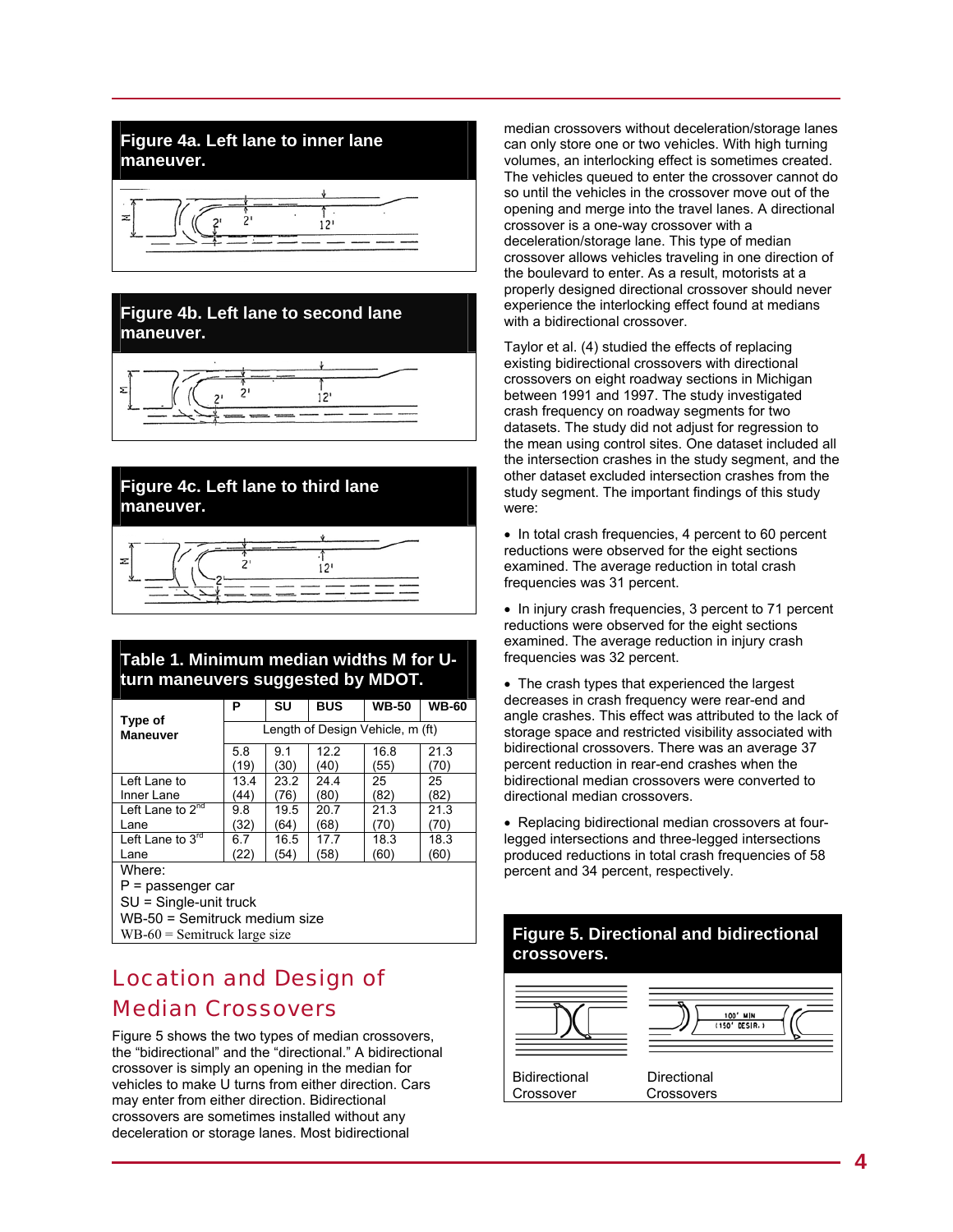Scheuer and Kunde (5) studied the effects of replacing existing bidirectional crossovers with directional crossovers on two segments of Grand River Avenue in Wayne County, MI, totaling 6.78 km (4.21 mi). The study segment was an eight-lane boulevard in a commercialized area with many driveways and minor crossroads. Three years of "before" crash data and approximately 2 years of "after" crash data were used in the analysis. The project achieved a total crash reduction of 24 percent. When the intersections where the crossovers were inline with a crossroad are omitted, the crash reduction was 29 percent. Head-on and angle crashes showed the greatest reduction. The sideswipe crashes did increase, but the decrease in the heads-on and angle crashes far outweighed the increase of sideswipe crashes.

Castronovo et al. (6) studied the safety performance of divided highways with directional median crossovers versus bidirectional median crossovers. The key findings were:

• Divided highways with exclusive directional median crossovers have approximately the same crash rates as divided highways with exclusive bidirectional median crossovers for those sections without traffic signals.

• As the traffic signal density increases, divided highways with exclusive directional crossovers had 50 percent lower crash rates than crashes rates for divided highways with exclusive bidirectional median crossovers.

### **Figure 6a. Cured section of directional crossover (Source: MDOT Geometric Design Guide 670).**





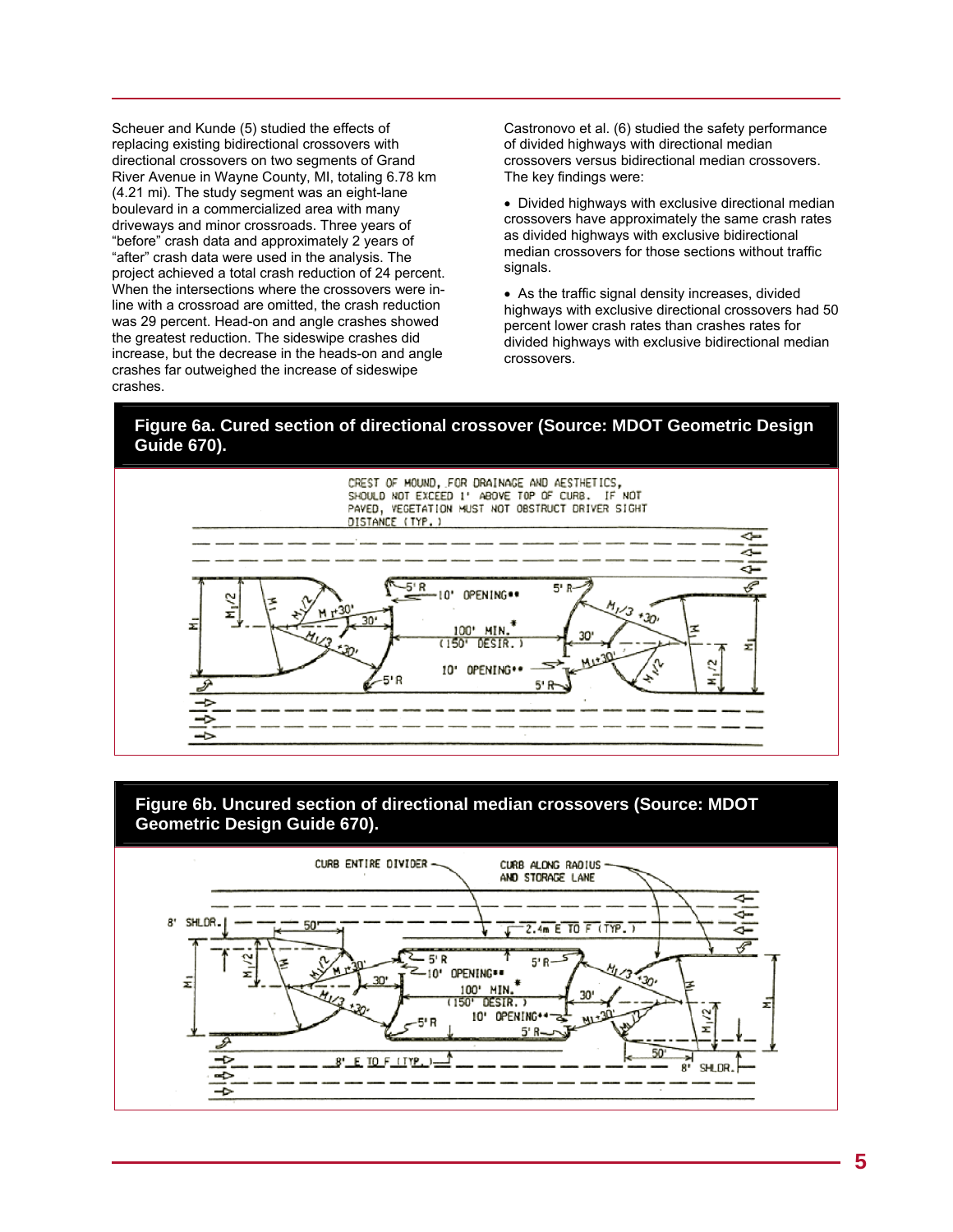Based on the studies cited, directional median crossovers likely provide better traffic operations and safety performance than bidirectional median crossovers. Figures 6a and 6b illustrate MDOT guidelines for designing directional median crossovers.

## Location and Design of

## Loons

The design vehicle and the number of opposing lanes directly govern the required median width at the MUTIT median crossover junction. If the available median width is not sufficient, then agencies add additional pavement outside the travel lane to allow the design vehicle to complete the U-turn maneuver and merge back into the traffic stream. The additional pavements are typically referred to as "loons." Sisiopiku and Aylsworth-Bonzelet (7) defined loons as expanded paved aprons opposite a median crossover. Figure 7 shows a schematic diagram of a loon design, and figure 8 is a photo of an actual loon implementation in Wilmington, NC. The design width for loons will be the difference between the recommended median width in table 1 and the available median width.

Sisiopiku and Aylsworth-Bonzelet (7) evaluated the design and operation of loons and developed guidelines for loon design and placement. The important findings of the study were:

• Consistent placement of advance warning signs preceding the indirect median crossover and associated loon assisted driver expectancy when using MUTITs.

• Proper design of U turns for the appropriate design vehicle was essential to ensure safe traffic operation at the loons.

• At signalized median crossovers, the clearance intervals should account for the extra travel time required for drivers to travel through the loon.

Suboptimal gap acceptance for U-turn maneuvers and driver confusion were two issues for loons either tapered into downstream right-turn lanes or for situations where right-turn lanes were located within approximately 45.7 m (150 ft) downstream of the loon. However, the placement of a loon and consecutive right-turn lane was recommended for major roads with MUTITs and high U-turning volumes at the median crossover.

• Minimal differences were found between the travel times for commercial and passenger vehicles at MUTIT sites with signalized median crossovers. At unsignalized median crossovers, commercial vehicles were forced to wait for larger gaps in the conflicting traffic stream to complete their U-turn maneuvers.

Several crashes involved commercial vehicles parked or backing within the median crossovers. Inadequate storage in the left lane preceding the

median crossover due to the parked commercial vehicles caused spillback into through lanes. Commercial vehicles parked in the loon presented challenges for larger commercial vehicles executing U turns.

• A majority of the crashes at the loons were fixedobject crashes or sideswipe crashes. The objects most commonly hit were delineator posts, signposts (in the median and along the mainline), and spot locations of guardrail. A majority of the sideswipe crashes involved vehicles merging into traffic from the loon, or mainline traffic attempting to use the right turn lane.

• The study recommended a minimum 1.82-m (6-ft) auxiliary shoulder, with a 0.91-m (3-ft) paved area to provide the additional width necessary to ensure that the required pavement width will not be destroyed by U-turning vehicles that require the entire width of the loon. The study also recommended placement of short curves at both ends of the tapered section of the loon to assist the driver through the loon and U-turn maneuver.

Overall, loons are good design practice for facilities with narrow medians. With the use of loons, agencies can realize safety and operational benefits of a divided roadway (boulevard) with MUTITs, without incurring the significant cost of acquiring enough land along the entire corridor to provide sufficient median width.

## Alternative Intersection **Design**

Michigan corridors with MUTIT typically have medians widths ranging from 18.3 to 30.5 m (60 to 100 ft). A wide median on the major road at the intersection of the major road and the cross street increases the pedestrian crossing distance along the sidestreet. Larger clearance intervals are required for the sidestreet signal phase with an increased possibility of vehicles and pedestrians getting "stranded" in the median space. Therefore, narrower medians with sufficient pedestrian refuge areas may be more efficient for the pedestrians and sidestreet traffic at the intersection of the major road and cross street. Figure 9 shows a possible reduction in median width at the intersection for a roadway with a median width of 18.3 m (60 ft) and a posted speed limit of 80.5 mi/h (50 mi/h). The reduction in median width was achieved by using reverse curves of sufficiently large radii on normal crowned sections of the roadway.

## Capacity of Nonsignalized U-Turn Lanes

The Highway Capacity Manual 2000 (HCM) treats U turns as left turns for estimating saturation flow rate. However, the operational effects of U turns and left turns are different. U-turning vehicles have slower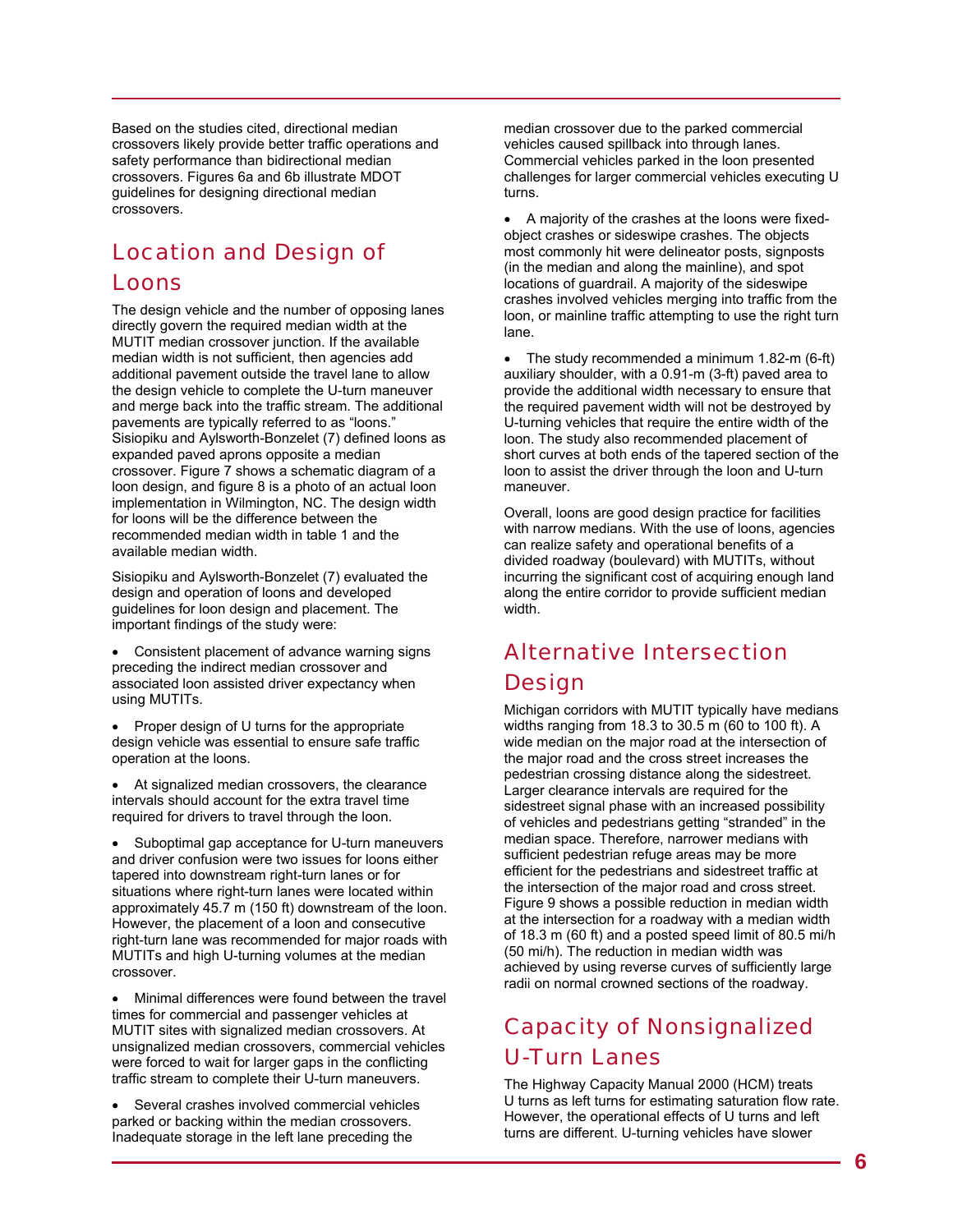turning speeds than left-turning vehicles. Al-Masaeid (8) studied the capacity of U turns at unsignalized intersections as a function of the conflicting traffic flow on two opposing through lanes for median-divided roadways in Jordan. Figure 10 shows the field data collection results. He developed regression equations to predict the U-turn capacity based on the conflicting flows on two opposing through lanes.

 $C = 799 - 0.31 * q_c$ 

 $C = 1,545 - 790$  \* exponential ( $q_c/3,600$ )

 $C = 799 - 0.62$ <sup>\*</sup>q<sub>cp</sub>

Where:

C = capacity of U-turn movement in passenger car equivalent units per hour (PCU/hr).

 $q_c$  = conflicting traffic flow on two lanes (PCU/hr).

 $q_{cp}$  = conflicting traffic flow per lane (PCU/hr).

Yang et al. (9) studied the gap acceptance of U-turn maneuvers at median opening for 10 sites in Tampa, FL, and concluded that the critical gap ranged from 5.8 seconds to 7.4 seconds. Carter et al. (10) collected data at 14 signalized intersections with U turns in North Carolina. Based on a large database, they recommend a saturation flow adjustment factor of 0.82 for U-turn lanes at signalized intersections without conflicting right-turn overlap phase on the side street. Tsao and Ando (11) and Liu et al. (12) suggested saturation flow rate reduction factors of 0.8 and 0.76 for U-turn lanes at signalized intersections, respectively.

## Provision of a Signal Phase to Serve U turns

The HCM suggests implementing a protected left-turn phase when the cross product of the hourly leftturning volumes and the corresponding hourly opposing through volumes exceeds the threshold value based on the number of opposing through lanes. Cross product thresholds of 50,000, 90,000, and 110,000 are applicable for one, two, and three

lanes of opposing through traffic, respectively. The Traffic Control Devices (TCD) Handbook suggests the following criteria for where and when a left-turn phase should be provided:

### **1. Volume**

a. Number for left turns multiplied by the opposing conflicting volumes in the peak hour exceeds 100,000 on a four-lane street or exceeds 50,000 on a two-lane street.

b. Left-turn peak-hour volume of more than 90 vehicles per hour, or 50 vehicles per hour on streets with through traffic at speeds over 72 km/h (45 mi/h).

c. At pretimed signal-controlled intersections, more than two vehicles per cycle per approach at the end of green during peak hour.

#### **2. Delay**

Left-turn delay of more than 2.0 vehicle hours in the peak hour on a critical approach, provided there are at least two left turns per cycle during peak hour and the average delay per left-turning vehicle exceeds 35 seconds.

#### **3. Crashes—number of left-turn crashes**

a. One approach—4 crashes in 1 year or 6 crashes in 2 years.

b. Both approaches—6 crashes in 1 year or 10 crashes in 2 years.

The criteria above apply when determining whether a separate left-turn phase is needed at a signalcontrolled intersection. The criteria can be applied equally, or in a more conservative way, applied to determine when signal control is needed at median crossovers to accommodate U turns. Signalized median crossovers can provide higher U-turn capacities compared to unsignalized median crossovers when the green time for the signalized median U-turn phase is adequate to satisfy the traffic demand. In addition, it is relatively easy to coordinate the signal at a median crossover with the signal at the main intersection without adding much extra delay to the high-volume mainline traffic.

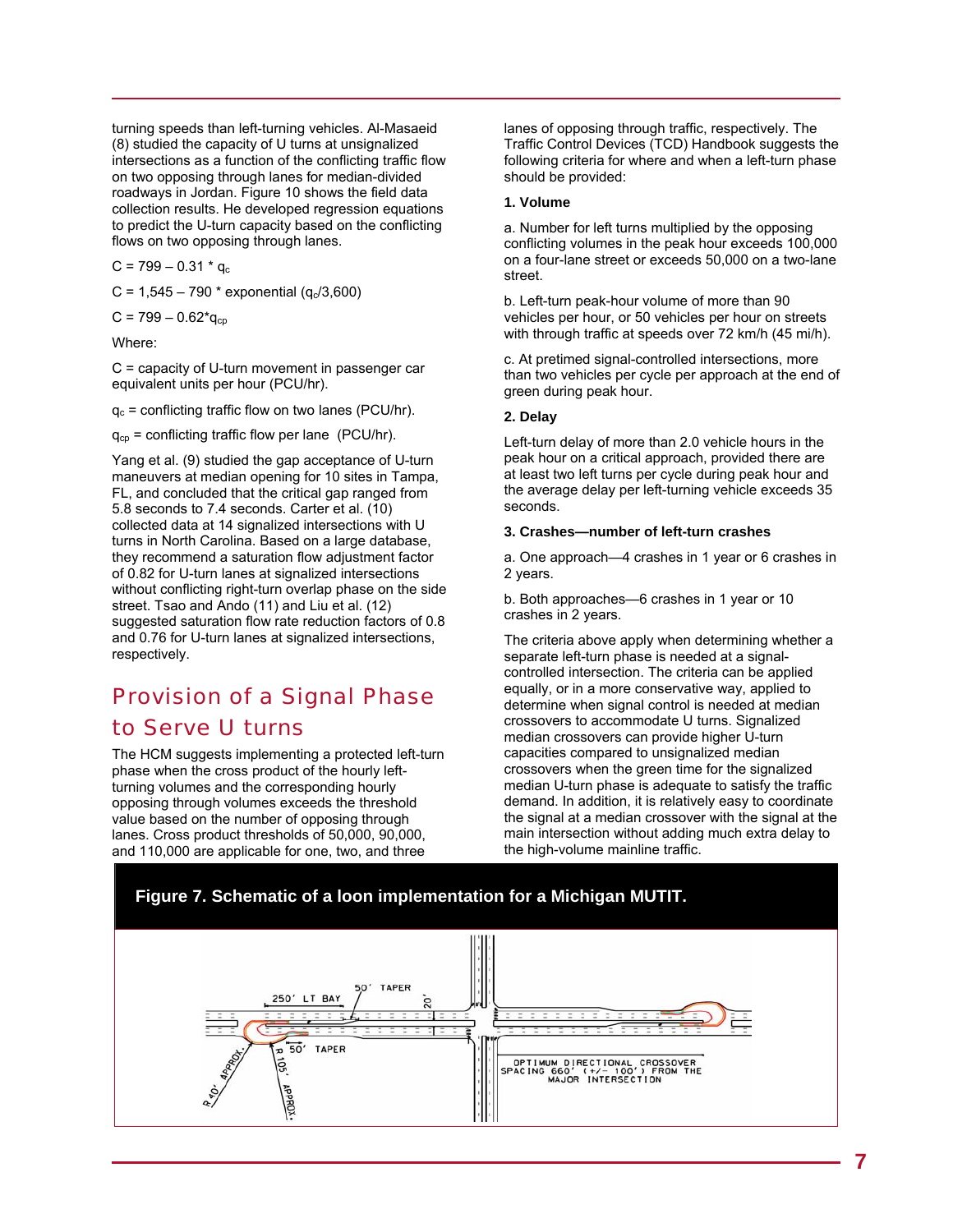**Figure 8. Example of loon implementation for a Michigan MUTIT.** 



### **Figure 9. Example of a transition from a wide median section to a narrow median section on MUTIT corridors.**



## Signal Phasing

The signal control at the intersection of the major road and minor crossroad operates with two signal phases because all left turns are prohibited at this junction. Figures 11a and 11b show the typical signal phasing diagram for the 2-phase signal. In some cases, the green signal indication at the median crossover junction for phase 2 can be delayed slightly relative to the green signal indication for the through/rightturning vehicles on the crossroad. This facilitates uninterrupted movement for the left-turning vehicles from the crossroad. If the median crossover is unsignalized, the signal phasing would only apply at the major road/minor road junction. Typical signal cycle lengths for the MUTIT range from 60 to 120 seconds. If the left-turn volumes are heavy, shorter cycle lengths will reduce spillback into the intersection. The pedestrians move in the direction of traffic with signalized pedestrian phases. Signalized

pedestrian phases across the major road with wide medians might reduce the operational efficiency of the MUTIT when cross-street traffic is minimal but pedestrian presence is significant during the peak hour periods.

## Signing Plan

Figure 12 shows the typical signing plan for MUTIT in Michigan. Figures 13a to 13e show several examples of "innovative" signing treatments for MUTITs executed in Michigan. Sisoupiku and Aylsworth-Bonzelet (7) observed several motorists violating the turn prohibition and executing direct left-turns from the crossroad at rural sites. At intersections where violations were observed, there existed standard indirect left-turn signs and overhead signing prohibiting left-turns. Positive guidance communicated through additional signs may be beneficial in reducing driver confusion and ensuring higher rates of driver compliance.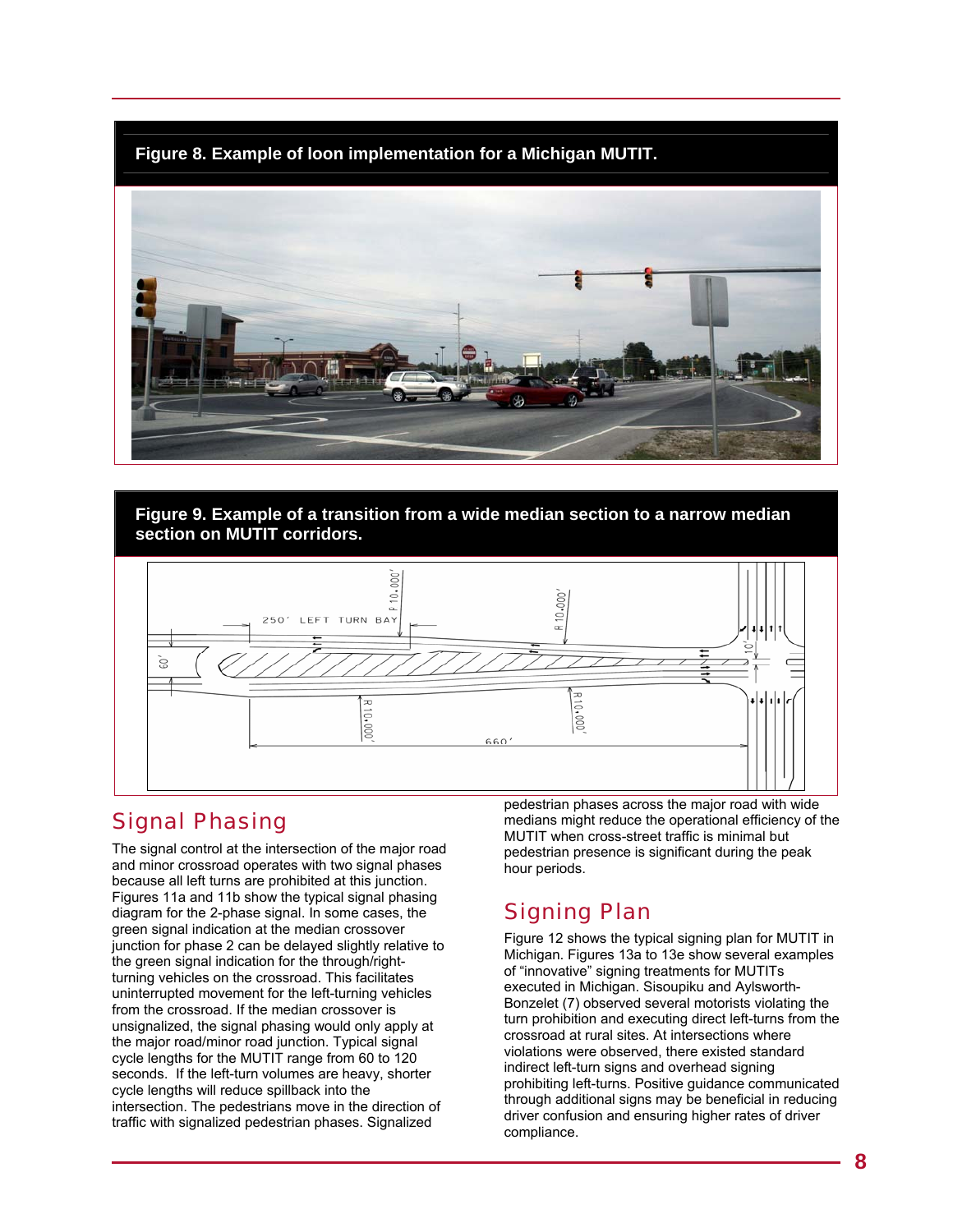## **Figure 10. Scatter plot of U-turn capacity versus conflicting traffic flow for unsignalized median**

**openings. (**© 1999 Institute of Transportation Engineers,  $1099 \, 14$ <sup>th</sup> Street, NW, Suite 300 West, Washington, DC 20005-3438 USA, www.ite.org. Used by permission.



## Traffic Operational Performance

Reid and Hummer (13) compared traffic operations along a typical arterial highway with MUTITs versus conventional designs with two-way left-turn lanes (TWLTL). The analysis corridor was a 4.02-km (2.5 mi) section of the Northwestern Highway Corridor in Detroit, MI. The section consisted of five major signalized intersections with varied spacing from 0.5 to 1.1 km (1,600 to 3,500 ft) and annual average daily traffic (AADT) ranging from 52,000 to 60,000 vehicles per day. Researchers used CORSIM to simulate traffic performance and used SYNCHRO to develop optimized signal timings. Four time periods were considered in the analysis, including peak periods in the morning, noon, midday (2:00 p.m. to 3:00 p.m.), and evening. Average measures of effectiveness (MOEs) were developed for a total of 48 CORSIM runs. The MUTIT showed a 17 percent decrease in total travel time within the study area network compared to TWLTL.

## **Figure 11. Example of typical signal phasing for the MUTIT.**



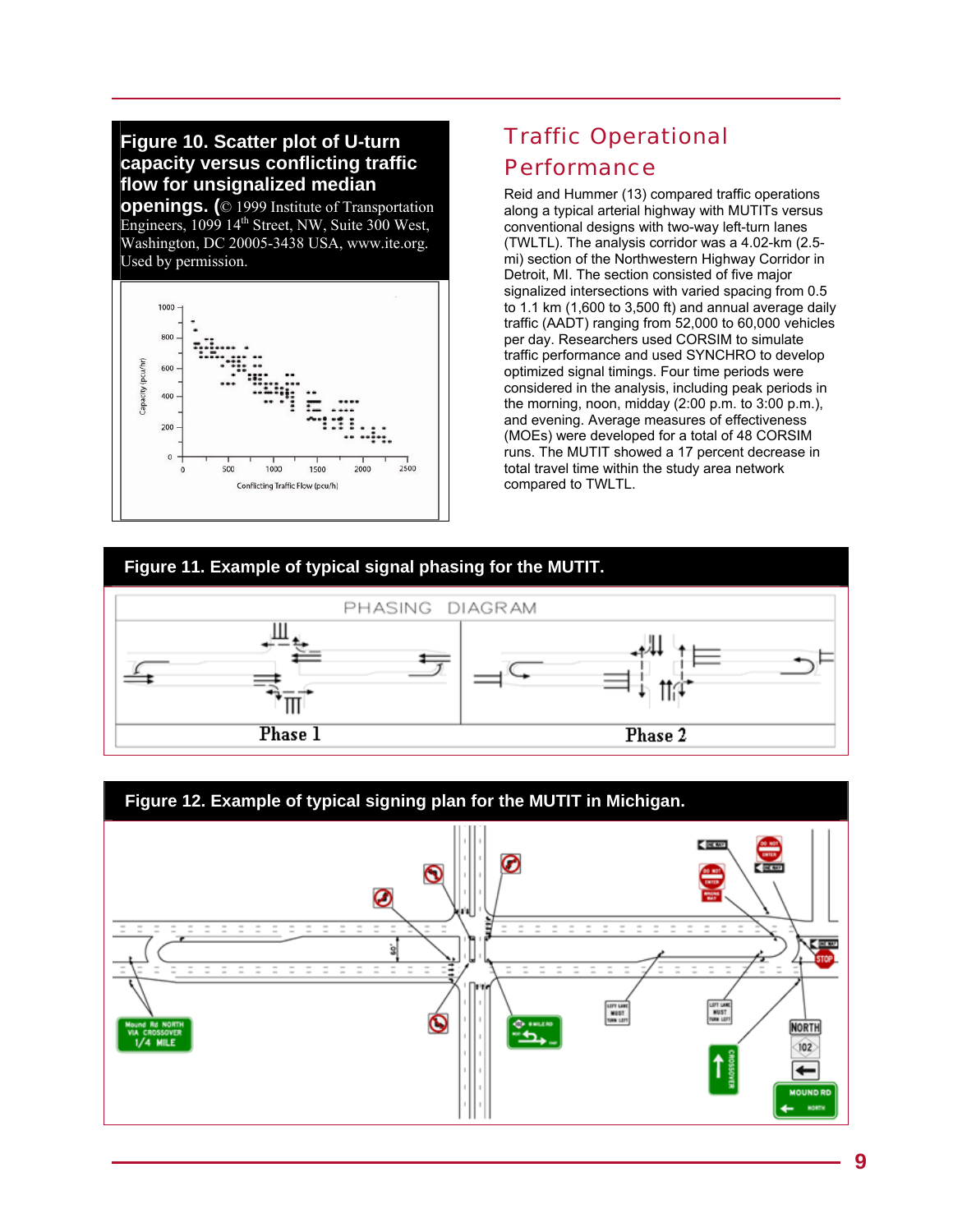### **Figure 13. Examples of "innovative" signing plans for the MUTIT in Michigan.**

**Figure 13a. Example 1 of innovative signing. Figure 13b. Example 2 of innovative** 

signing. (Credit: Chris J. Bessert, **www.michiganhighways.org)** 



**Figure 13c. Example 3 of innovative signing. Figure 13d. Example 4 of innovative** 



Average speeds increased by 25 percent for MUTIT compared to the TWLTL. The average number of stops increased for the MUTIT compared to the TWLTL. The analysis indicated that the MUTIT had the potential to significantly improve system travel times and speeds in the corridor during the busiest hours of the day to not compromise system travel times during off-peak periods. Reid and Hummer (14) later used CORSIM to compare the traffic performance of seven unconventional arterial intersection designs, including the quadrant, median U-turn, superstreet, bowtie, jughandle, split intersection, and continuous flow intersections. The study used turning movement volumes from existing isolated intersections in Virginia and North Carolina. Off-peak, peak, and volumes corresponding to 15 percent higher than the peak volumes were examined. A total of 36 to 42 CORSIM simulation runs of 30-minute durations were analyzed for each intersection. For MUTITs, the CORSIM models used



signing. (Credit: Shawn Glynn)

unsignalized U-turn crossovers for two-lane collector roads and signalized U-turn crossovers for four-lane collector roads. Entering volumes for the simulated intersections ranged from 4,500 vehicles per hour (vph) to 7,500 vph.

The MUTIT produced significantly lower average total travel times in comparison to the conventional intersection. The change in overall travel times for all movements through the intersection, when compared to a conventional intersection, was −21 to +6 percent during peak conditions. The overall change in the number of stops when compared to a conventional intersection was −2 to +30 percent during peak conditions.

Maki (15) compared the MUTIT and the conventional TWLTL on 4-lane and 6-lane boulevards and found a 20 to 50 percent increase in capacity (throughput) for the MUTIT. Figure 14 shows the level of service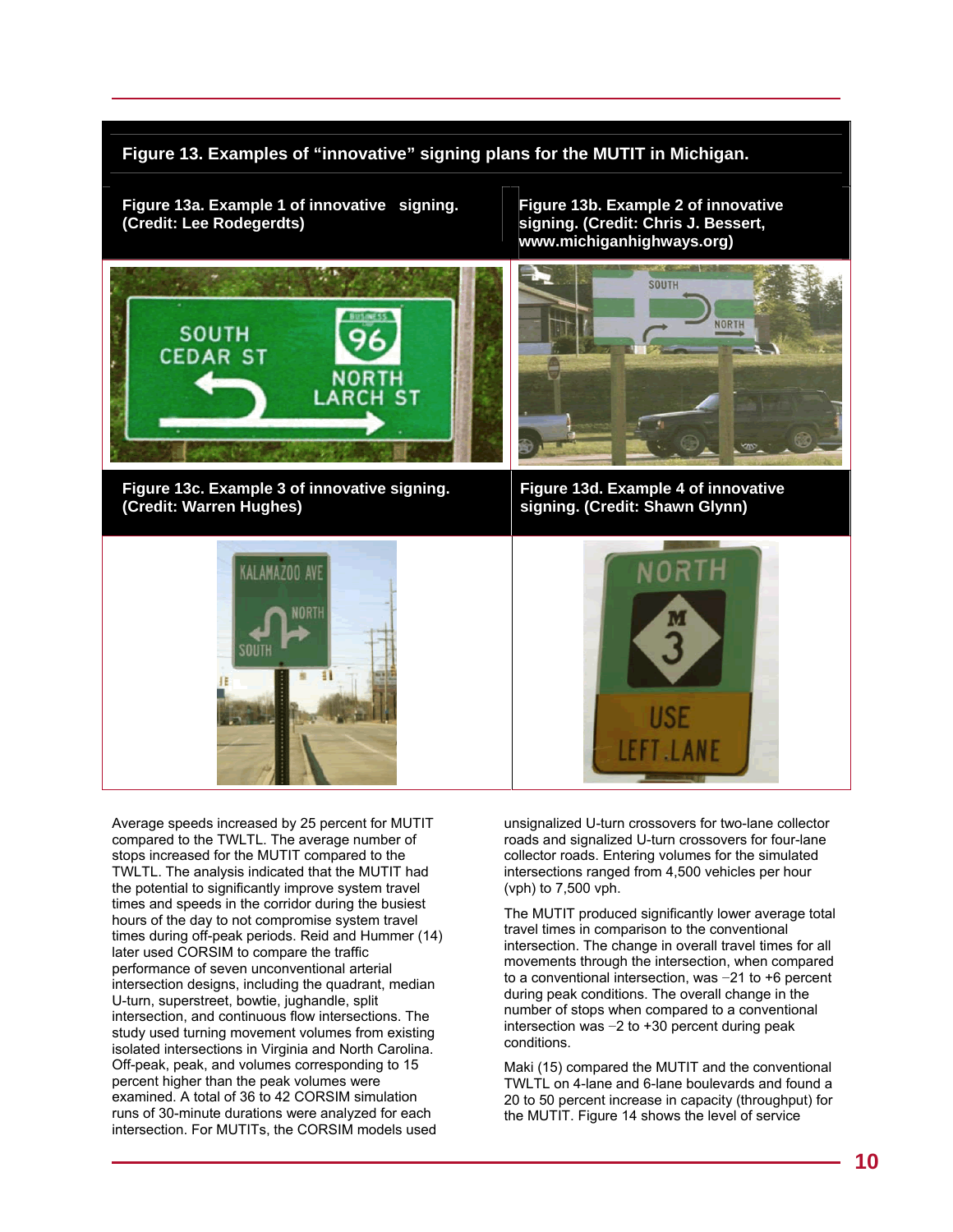(LOS) comparison between corridors with MUTITs and conventional intersections.

## **Figure 14. LOS comparison of divided highways. (Source: Robert Maki, City of Surprise, AZ)**



Bared and Kaiser (16) studied the traffic operational benefits of signalized median U turns on a typical 4 lane road intersecting a 4-lane road using CORSIM. The cross-street left turn movement was allowed at the major road/cross street intersection resulting in a three-phase signal. An acceleration lane was provided for the right-turning vehicles from the major road to the cross street. These two features used in the study are different from the typical MUTIT implementations in Michigan. Entering volumes at the intersections used in the simulations ranged from 2,000 vph to 7,000 vph. The key findings of the study were:

Considerable savings of travel time were observed for the U-turn design at higher entering flows (greater than 6,000 vph) compared to conventional intersections with 10 percent and 20 percent leftturning volumes.

• On average, the proportion of vehicles stopping on the network was lower for the U-turn design. For 10 percent left-turning volumes, differences ranged from 20 percent to 40 percent. For 20 percent left turns, a noticeable reduction in percent stops started at about 4,500 vph.

• Providing an acceleration lane on the crossroad was recommended to improve traffic operational efficiency.

Longer offsets for the U-turn crossovers resulted in increased travel time but benefited the network at higher traffic volumes by providing adequate storage for the U-turning vehicles and preventing spillback into the intersection.

Dorothy et al. (17) evaluated traffic operational measures to study the differences in the performance of MUTITs compared to the conventional TWLTLs. The TRAF-NETSIM model was used to simulate these situations for 1-hour periods. The simulated network had signals every 0.8 km (0.5 mi) with the directional crossovers every 0.4 km (0.25 mi). A 60/40 split between the entering volumes on major road and cross street was assumed. When turning percentages were low, the crossovers were modeled as STOPcontrolled; with higher volumes, signal control was assumed in the model. The signal cycle was 80 seconds with a 60/40 distribution of green time for the major road phase and cross-street phase, respectively. The median width varied from 12.2 to 30.5 m (40 to 100 ft). The key findings were:

• When the left-turning traffic percentage was 10 percent, MUTITs with signalized directional crossovers had lower left-turn total travel times than conventional intersections. The differences were 20 seconds/vehicle, 40 seconds/vehicle and 150 seconds/vehicle at 30 percent, 50 percent and 70 percent mainline saturation, respectively. Similarly, MUTITs with signalized directional crossovers had lower left-turn total travel times than conventional intersections when the left-turning traffic percentage was 25 percent. The differences were 20, 30, and 70 seconds/vehicle at 30 percent, 70 percent, and 90 percent mainline saturation, respectively.

The MUTITs provided consistently lower network travel times compared to the five-lane TWLTL design.

• For low left-turning percentages, the directional median crossovers with stop control had approximately the same left turn total time and network total time, as compared to directional medians with signalized crossovers.

Topp and Hummer (18) compared median crossovers on the cross street with median crossovers on the arterial highway for MUTITs using CORSIM. The leftturning volumes on the major road varied from 100 vph to 400 vph, the through volumes on the major road varied from 1,000 vph to 2,000 vph, the left turns on the cross street varied from 50 vph to 200 vph, and the through volumes on the cross street varied from 500 vph to 1,000 vph. The median crossovers were signalized wherever warranted. Results showed that the MUTIT design with the U-turn movement located along the cross street reduced percent stops, total travel time, and delay for most of the volume combinations analyzed in comparison to the crossover on the arterial.

Savage (19) studied the conversion of five-lane roadway with a TWLTL to a MUTIT in Michigan and found a 20 to 50 percent increase in the corridor capacity. Koepke et al. (20) found that the directional crossover design provides about 14 to 18 percent more capacity than the conventional dual left-turn lane designs. The results of critical lane volume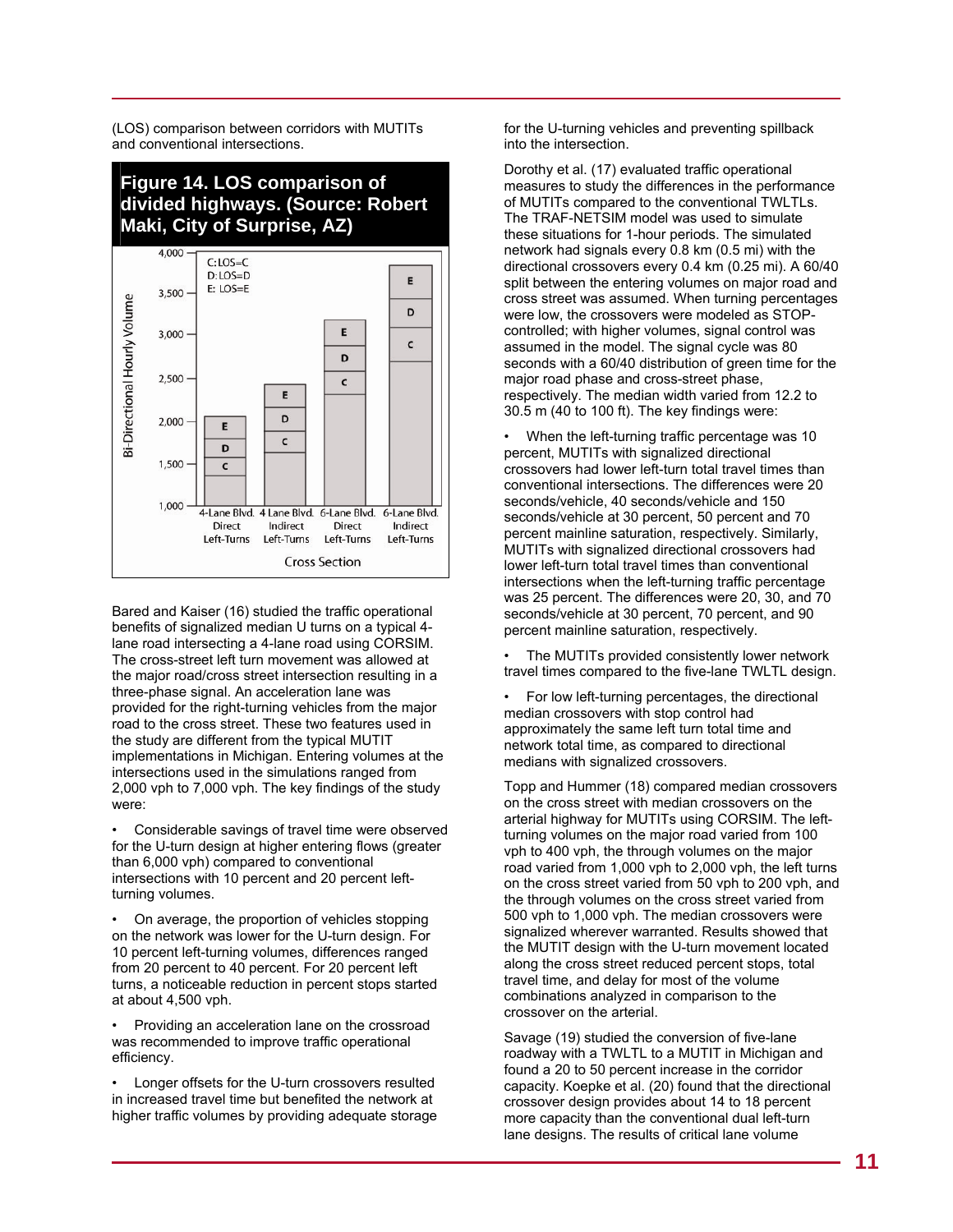analyses, after taking into account overlapping traffic movements, revealed reductions of about 7 to 17 percent in critical lane volumes, depending upon the number of arterial lanes (six or eight) and the traffic mix. Lower critical lane volumes translate into higher traffic flow capacity at the intersection. A study by Stover (21) computed critical lane volumes for the intersection of two six-lane, arterial roads. The effects of redirecting left turns were computed using these volumes. The provision of dual left-turn lanes on all approaches reduces critical lane volumes by 12 percent compared to providing single left-turn lanes but still requires multiphase traffic signal controls. The rerouting of left turns via directional crossovers and their prohibition at the main intersection reduces critical lane volumes by 17 percent.

Overall, the literature shows that reducing signal phases and redirecting the left-turning movement at the intersection for the MUTIT provided significant benefits in terms of increased roadway capacity and reductions in travel time and vehicular delay when compared to conventional intersections.

## Traffic Safety Performance

Table 2 from the FHWA Signalized Intersections: Informational Guide (22) shows the number of conflict points at a four-leg signalized intersection as compared to the MUTIT. The MUTIT eliminates all crossing (left turn) conflict points and reduces the number of merge/diverge conflict points as compared to a four-leg signalized intersection. Figure 15 shows the conflict point diagram for a MUTIT.

Observations indicated a 60 percent reduction in total crash frequencies and 75 percent reduction in total injuries. Reductions of 17 percent, 96 percent, and 61 percent were observed for rear-end crashes, angle crashes, and side-swipe crashes, respectively.

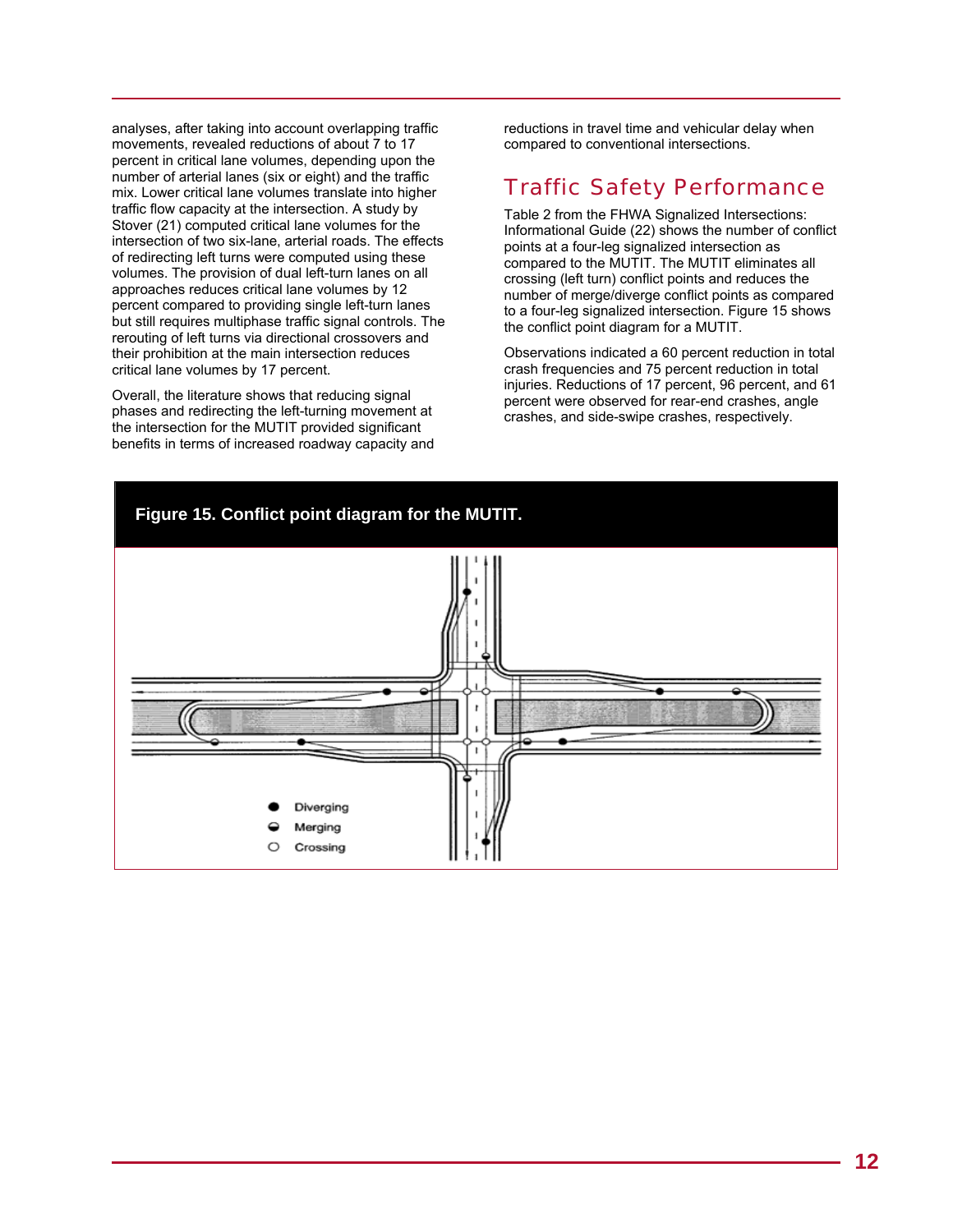Kach (23) compared the safety performance of conventional signalized intersections to MUTIT locations in the State of Michigan. The final comparison study subset consisted of 15 MUTIT locations and 30 conventional intersections.

### **Table 2. Number of conflict points at a four-leg signalized intersection compared to the MUTIT.**

| <b>Conflict Type</b> | <b>Four-Leg Signalized</b><br>Intersection | <b>MUTIT</b> |  |
|----------------------|--------------------------------------------|--------------|--|
| Merging/diverging    | 16                                         | 12           |  |
| Crossing (left turn) | 12                                         |              |  |
| Crossing (angle)     |                                            |              |  |
| Total                | 32                                         | 16           |  |

Maki (15) evaluated the safety benefits of replacing existing conventional signalized intersections with the MUTITs on Grand River Avenue in Wayne County, MI. The 0.7-km (0.43-mi) study segment on Grand River Avenue was from the east of Poinciana to west of Delaware Street. The analysis period for the before-after study was 1990 to 1995.

The crossroads in all cases were undivided with crossroads intersecting at either 90 degrees or on a skew. Crash data for the years 1986–1990 were obtained for each site. Table 3 shows the safety performance of the MUTITs in comparison to conventional intersections. "Alpha" in Table 3 denotes the confidence level that the two rates are statistically different. Table 4 shows the estimated reduction in the expected number of crashes by crash type for all crashes, injury crashes, and property damage only (PDO) crashes for a road with 60,000 AADT.

Castronovo et al. (24) analyzed the MUTIT safety benefits versus conventional intersections as a function of traffic signal density using data from 123 segments of boulevards totaling 363.7 km (226 mi). The results indicated that as traffic signal density increased, the MUTIT had increasingly lower crash rates (measured in crashes per 161 million vehicle kilometers (100 million vehicle miles). For typical suburban conditions, with signal densities of one or more signals per 1.61 km (1 mi), the crash rate for MUTITs was about one half of the rate for conventional intersections. For typical rural conditions, with signal densities of one or less signal per 1.61 km (1 mi), the reduction in crashes for MUTITs was 36 percent when compared to conventional intersections.

 In NCHRP Report 524 (25), researchers studied the safety performance of unsignalized median openings. The research results indicated that access management strategies that increase U-turn volumes at unsignalized median openings can be used safely and effectively. Analyses of collision data found that collisions related to U-turn and left-turn maneuvers at unsignalized median openings occur infrequently. In urban arterial corridors, unsignalized median

openings had an average of 0.41 U-turn-plus-left-turn accidents per median opening per year. In rural arterial corridors, unsignalized median openings experienced an average of 0.20 U-turn-plus-left-turn accidents per median opening per year. On the basis of these limited collision frequencies, the authors concluded that there is no indication that U turns at unsignalized median openings are a general safety concern.

## **CONCLUSIONS**

Based on the literature review conducted, the following summarizes the major conclusions:

• Michigan and other States have successfully used the MUTIT for over four decades without major problems related to traffic operational failures or safety hazards.

• Positive guidance communicated through additional signs and pavement markings at MUTIT sites may be beneficial in reducing driver confusion and enhancing traffic safety.

• With respect to driver expectancy, the MUTIT should not be mixed with other indirect and direct leftturn strategies on corridor level implementations.

• Though the MUTIT is typically a corridor treatment, the concept has been used successfully for isolated intersections to improve traffic operations and safety.

• Loons can be installed to accommodate larger Uturning vehicles, so the MUTIT can be a feasible treatment for corridors with narrow medians.

- Directional median crossovers provide better operational and safety benefits compared to bidirectional median crossovers.
- Reducing signal phases at the intersection provides increased capacity for the MUTIT in comparison to the conventional intersections. The capacity increases are typically in the range of 20 percent to 50 percent.

The total network travel time savings can and usually does outweigh the additional travel time required for left-turning vehicles from the major road and cross street for corridors with the MUTIT compared to conventional intersections.

The safety performance of MUTIT is better than conventional intersections because they have fewer vehicle-vehicle conflict points. Typical total crash reductions range from 20 percent to 50 percent.

• Head-on and angle crashes that have high probabilities of injury are significantly reduced for the MUTIT compared to conventional intersections.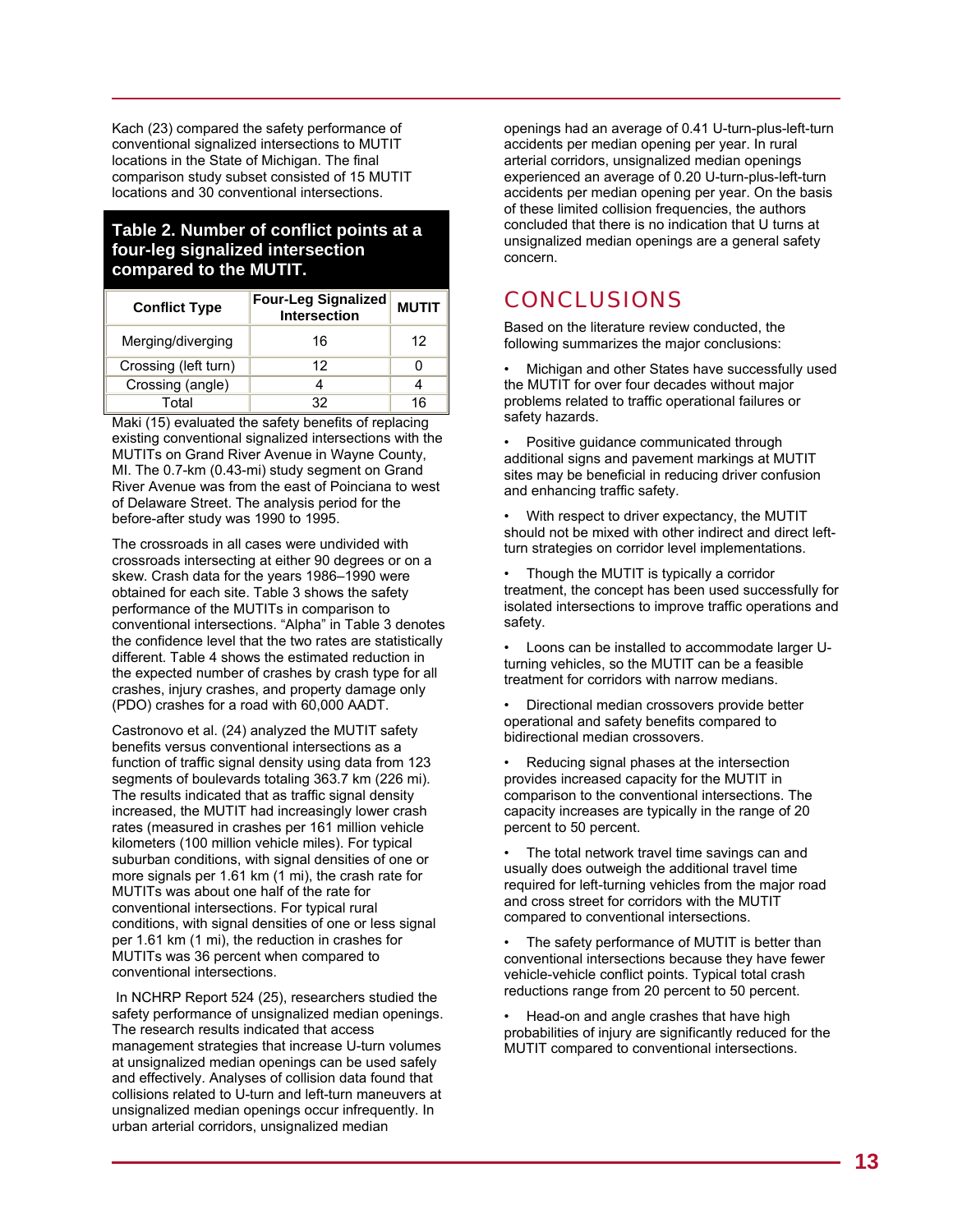| rable 5. Safety comparison of MOTITS and conventional intersections. |              |                                   |                                          |                                     |       |  |  |  |
|----------------------------------------------------------------------|--------------|-----------------------------------|------------------------------------------|-------------------------------------|-------|--|--|--|
| <b>Dataset</b>                                                       | Rate<br>Type | Group                             | <b>Mean Crash Rates</b><br>(Crashes/MVE) | <b>Standard</b><br><b>Deviation</b> | Alpha |  |  |  |
| Corridor                                                             | All          | <b>MUTIT</b> (Reduction)          | 1.554 (14%)                              | 0.784                               | 73    |  |  |  |
|                                                                      |              | Conventional                      | 1.806                                    | 0.679                               |       |  |  |  |
| Intersection<br>Related                                              | All          | <b>MUTIT</b> (Reduction)          | 1.388 (16%)                              | 0.593                               | 80    |  |  |  |
|                                                                      |              | Conventional                      | 1.644                                    | 0.643                               |       |  |  |  |
|                                                                      | <b>PDO</b>   | <b>MUTIT</b> (Reduction)          | 0.982(9%)                                | 0.392                               | 49    |  |  |  |
|                                                                      |              | Conventional                      | 1.077                                    | 0.467                               |       |  |  |  |
|                                                                      | Injury       | <b>MUTIT</b> ( <i>Reduction</i> ) | 0.407(30%)                               | 0.266                               | 97    |  |  |  |
|                                                                      |              | Conventional                      | 0.58                                     | 0.252                               |       |  |  |  |

### **Table 3. Safety comparison of MUTITs and conventional intersections.**

### **Table 4. Expected crashes for MUTITs and conventional intersections for a 5-year period.**

|                     | <b>Injury Crashes</b> |                 |              |                 | <b>PDO Crashes</b>  |                |               |                 | <b>All Crashes</b>  |                 |               |                |
|---------------------|-----------------------|-----------------|--------------|-----------------|---------------------|----------------|---------------|-----------------|---------------------|-----------------|---------------|----------------|
| <b>Crash Type</b>   | Conventional          |                 | <b>MUTIT</b> |                 | <b>Conventional</b> |                | <b>MUTIT</b>  |                 | <b>Conventional</b> |                 | <b>MUTIT</b>  |                |
|                     |                       | <b>Expected</b> |              | <b>Expected</b> |                     | Expected       |               | <b>Expected</b> |                     | <b>Expected</b> |               | Expected       |
|                     | %                     | <b>Crashes</b>  | %            | <b>Crashes</b>  | %                   | <b>Crashes</b> | $\frac{9}{6}$ | <b>Crashes</b>  | $\frac{9}{6}$       | <b>Crashes</b>  | $\frac{9}{6}$ | <b>Crashes</b> |
| <b>Overturn</b>     | 1.53                  | 0.97            | 0.92         | 0.41            | 0.64                | 0.75           | 0.27          | 0.29            | 0.95                | 1.71            | 1.03          | 1.57           |
| <b>Fixed Object</b> | 3.56                  | 2.26            | 4.25         | 1.89            | 4.77                | 5.62           | 6.97          | 7.5             | 4.36                | 7.85            | 6.13          | 9.38           |
| Head-On             | 0.80                  | 0.51            | 0.27         | 0.12            | 0.43                | 0.51           | 0.33          | 0.35            | 0.56                | 1.01            | 0.35          | 0.53           |
| Angle St            | 36.87                 | 23.4            | 19.77        | 8.8             | 18.35               | 21.63          | 9.06          | 9.75            | 24.73               | 44.53           | 12.12         | 18.54          |
| <b>Rear End</b>     | 37.99                 | 24.11           | 65.93        | 29.35           | 51.67               | 60.9           | 69.85         | 75.14           | 46.94               | 84.51           | 68.29         | 104.44         |
| Angle Turn          | 3.56                  | 2.26            | 4.76         | 2.12            | 6.71                | 7.91           | 7.74          | 8.33            | 5.62                | 10.12           | 6.84          | 10.46          |
| <b>Rear End Lt</b>  | 1.53                  | 0.97            | 0.81         | 0.36            | 4.18                | 4.93           | 0.93          | 1               | 3.27                | 5.89            | 0.88          | 1.35           |
| <b>Rear End Rt</b>  | 0.20                  | 0.13            | 0.65         | 0.29            | 1.45                | 1.71           | 1.43          | 1.54            | 1.02                | 1.84            | 1.19          | 1.82           |
| Sdswipe             |                       |                 |              |                 |                     |                |               |                 |                     |                 |               |                |
| Opp                 | 0.20                  | 0.13            | 0.13         | 0.06            | 0.27                | 0.32           | 0.22          | 0.24            | 0.25                | 0.45            | 0.20          | 0.3            |
| Head-On Lt          | 13.75                 | 8.73            | 2.52         | 1.12            | 10.89               | 12.84          | 2.75          | 2.96            | 11.87               | 21.37           | 2.66          | 4.07           |
| Sdswipe             |                       |                 |              |                 |                     |                |               |                 |                     |                 |               |                |
| same                | 0.00                  | $\Omega$        | 0.00         | 0               | 0.64                | 0.75           | 0.44          | 0.47            | 0.42                | 0.76            | 0.31          | 0.47           |
| Σ                   | 100.00                | 63.47           | 100.00       | 44.52           | 100.00              | 117.87         | 100.00        | 107.57          | 100.00              | 180.04          | 100.00        | 152.93         |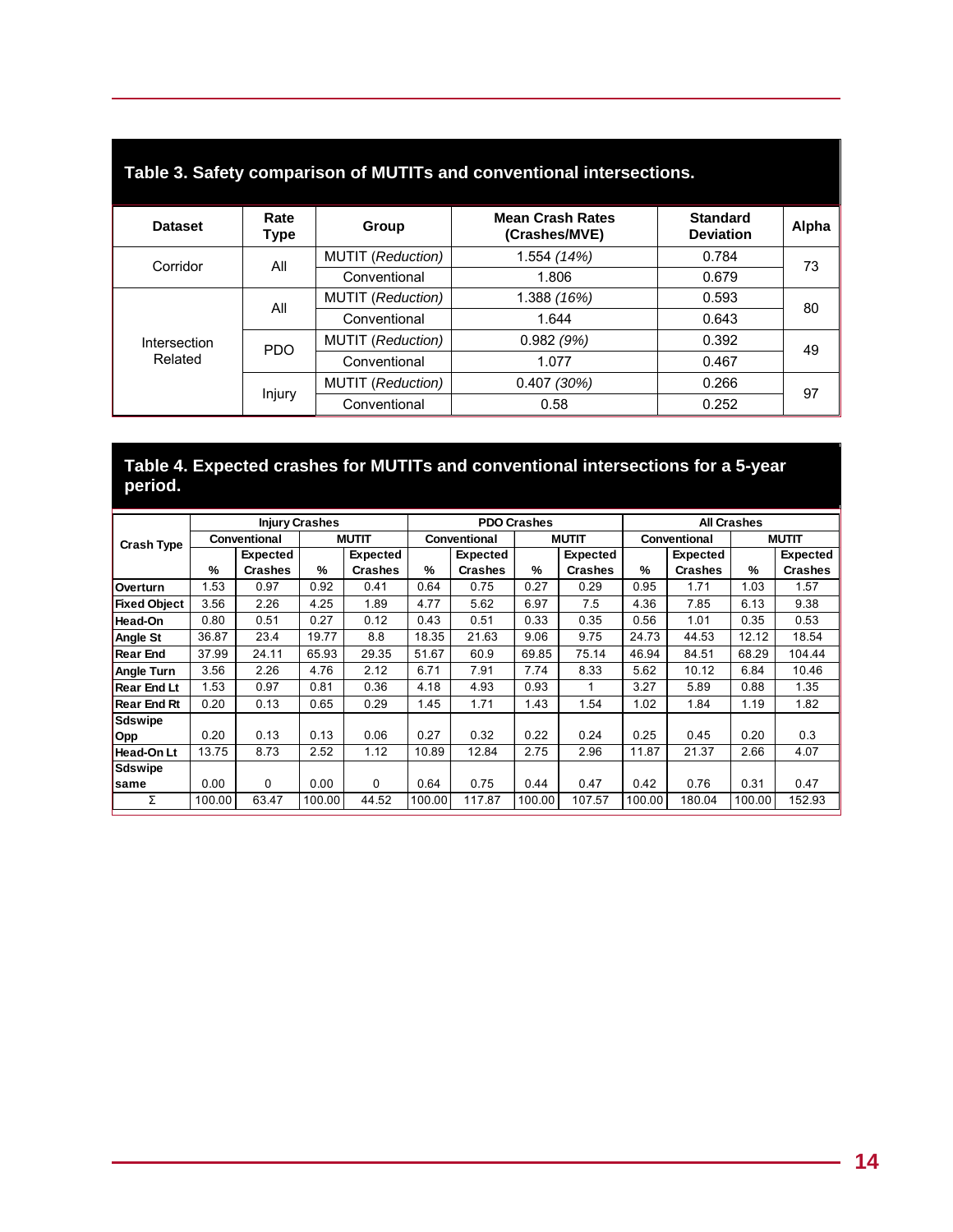## REFERENCES

1. Levinson, H S; Koepke, F J; Geiger, D; Allyn, D; Palumbo, C, Indirect Left Turns—The Michigan Experience, Access Management Conference, Portland, OR 2000.

2. Hummer, J E; Reid, J E, Unconventional Left Turn Alternatives for Urban and Suburban Arterials—An Update, Transportation, Research Circular E-C019: Urban Street Symposium Conference Proceedings, Dallas, TX, June 28–30, 1999.

3. A Policy on Geometric Design of Highways and Streets. American Association of State Highway and Transportation Officials (AASHTO), Washington, DC, 2004.

4. Taylor, W C; Lim, I; Lighthizer, D R, Effect on Crashes After Construction of Directional Median Crossovers, Transportation Research Record: Journal of the Transportation Research Board No. 1758, 2001.

5. Scheuer, M; Kunde, K L, Evaluation of Grand River Avenue (M-5/M-102) Safety Improvement Project Before and After Study, Michigan Department of Transportation, Lansing, 1996.

6. Castronovo, S; Dorothy, P W; Scheuer, M C; Maleck, T L, The Operational and Safety Aspects of the Michigan Design for Divided Highways, Volume I, Michigan State University College of Engineering, 1995.

7. Sisiopiku, V; Aylsworth-Bonzelet, L, Application of Loons at Directional Crossovers, presented at the 82nd annual meeting of the Transportation Research Board, 2003.

8. Al-Masaeid, H R, Capacity of U-Turn at Median Openings, ITE Journal, Vol. 69, No. 6, 1999.

9. Yang, X K; Zhou, H G; Lu, J J; Castillo, N, The Gap Acceptance Study of U-Turn at Median Openings, presented at the ITE 2001 Annual Meeting and Exhibit, 2001.

10. Carter, D; Hummer, J E; Foyle, R S; Phillips, S, Operational and Safety Effects of U-Turns at Signalized Intersections, Transportation Research Record: Journal of the Transportation Research Board No. 1912, 2005.

11. Tsao, S M; Ando, S W, A Study on Adjustment Factors for U-Turns in Left-Turn Lanes at Signalized Intersections, Journal of Advanced Transportation, Volume 29, Issue 2, pp. 183–192, August 1995.

12. Liu, P; Lu, J J; Fan, J; Pernia, J C; Sokolow, G, Effects of U-Turns on Capacities of Signalized Intersections, Transportation Research Record: Journal of the Transportation Research Board No. 1920, 2005.

13. Reid, J D; Hummer, J E, Analyzing System Travel Time in Arterial Corridors with Unconventional Designs Using Microscopic Simulation, Transportation Research Record: Journal of the Transportation Research Board No. 1678, 1999.

14. Reid, J D; Hummer, J E, Travel Time Comparisons Between Seven Unconventional Arterial Intersection Designs, Transportation Research Record: Journal of the Transportation Research Board No.1751, pp. 56–66, 2001.

15. Maki, R E, Directional Crossovers: Michigan's Preferred Left-Turn Strategy, presented at the 75th annual meeting of Transportation Research Board, 1996.

16. Bared, J G; Kaisar, E I, Median U-Turn Design as an Alternative Treatment for Left Turns at Signalized Intersections, ITE Journal, Vol. 72, Issue 2, Feb 2002, pp. 50–54.

17. Dorothy, P W; Maleck, T L; Nolf, S E, Operational Aspects of Michigan Design for Divided Highways, Transportation Research Record: Journal of the Transportation Research Board No.1579, 1997.

18. Topp, A; Hummer, J E, Comparison of Two Median U-Turn Design Alternatives Using Microscopic Simulation, 3rd International Symposium on Highway Geometric Design, 2005.

19. Savage, W F, Directional Median Crossovers, Journal of Traffic Engineering, Vol. 44, No. 11, 1974.

20. Koepke, F J; Levinson H S, Case Studies in Access Management, prepared for Transportation Research Board, NRC, 1993.

21. Stover, V, City Street Design—Short Course Notes, Texas Transportation Institute, Texas A & M University, September 1990.

22. Signalized Intersections: Informational Guide, FHWA Publication No. FHWA-HRT-04-091, 2004.

23. Kach, B, The Comparative Accident Experience of Directional and Bi-Directional Signalized Intersections, Michigan Department of Transportation, 1992.

24. Castronovo, S; Dorothy, P W; Maleck, T L, Investigation of the Effectiveness of Boulevard Roadways, Transportation Research Record: Journal of the Transportation Research Board No.1635, 1998.

25. Potts, I; Harwood, D; Gluck, J; Levinson, H, Safety of U-Turns at Unsignalized Median Openings on Urban and Suburban Arterials, NCHRP Report 524, NRC, 2005.